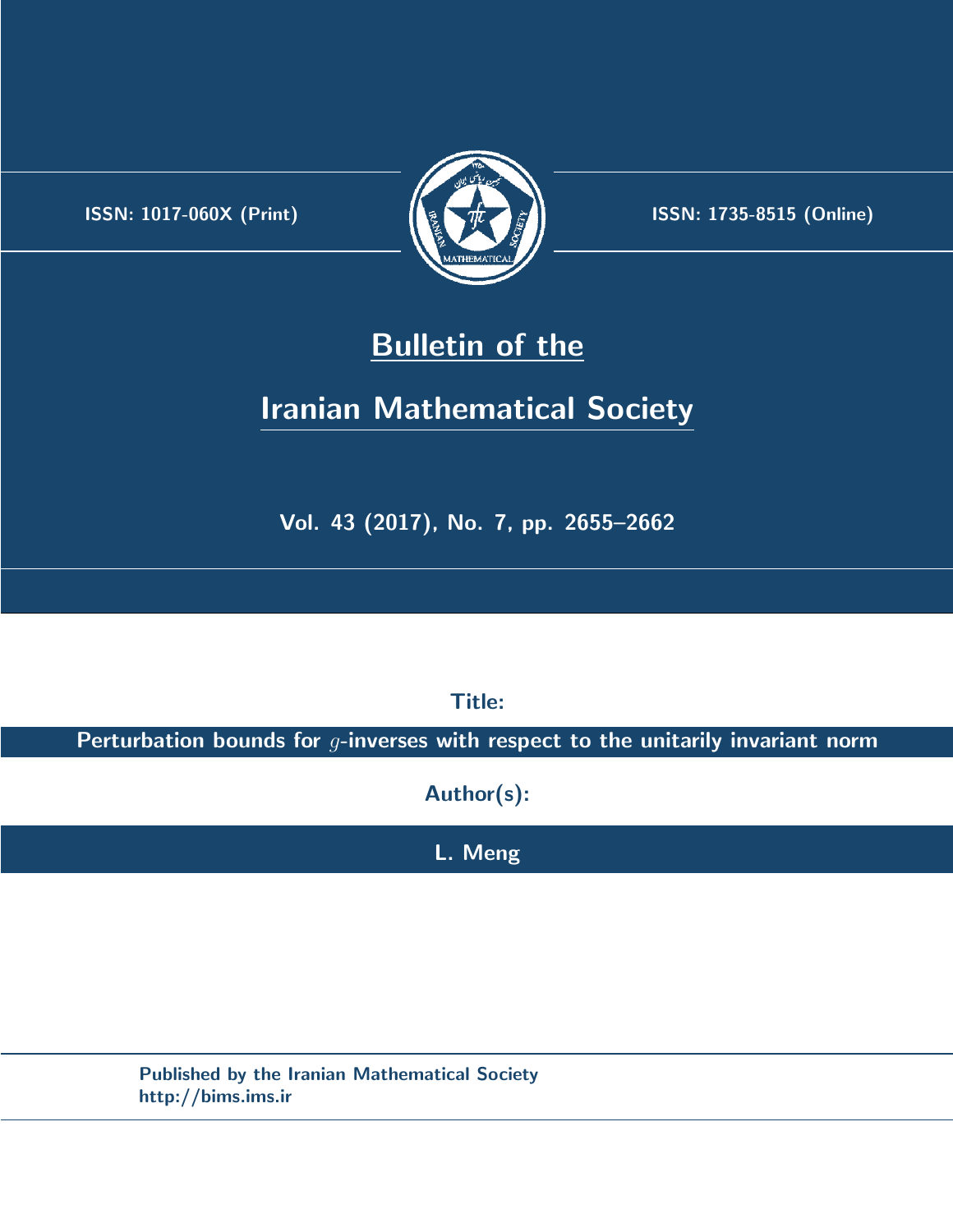Bull. Iranian Math. Soc. Vol. 43 (2017), No. 7, pp. 2655–2662 Online ISSN: 1735-8515

## **PERTURBATION BOUNDS FOR** *g***-INVERSES WITH RESPECT TO THE UNITARILY INVARIANT NORM**

#### L. MENG

(Communicated by Ali Armandnejad)

Abstract. Let complex matrices *A* and *B* have the same sizes. Using the singular value decomposition, we characterize the *g*-inverse  $B^{(1)}$  of  $\tilde{B}$ such that the distance between a given *g*-inverse of *A* and the set of all *g*-inverses of the matrix *B* reaches minimum under the unitarily invariant norm. With this result, we derive additive and multiplicative perturbation bounds of the nearest perturbed *g*-inverse. These results generalize and improve the existing results published recently to some extent. **Keywords:** *g*-inverse, additive perturbation bound, multiplicative perturbation bound, unitarily invariant norm.

**MSC(2010):** Primary: 15A09; Secondary: 65F20.

#### 1. **Introduction**

Let  $C^{m \times n}$  and  $C^{m \times n}_r$  be the set of all  $m \times n$  complex matrices and its subset with rank *r*, respectively. For a given matrix  $A \in C^{m \times n}$ , the symbols  $A^*$ ,  $A^{\dagger}$ , *∥*<sup>*A* $\parallel$ </sup><sup>2</sup>, and *∥*<sup>*A* $\parallel$ </sub>, respectively, stand for the conjugate transpose, the Moore-</sup> Penrose inverse, the spectral norm, and the unitarily invariant norm of *A*. By *I<sup>m</sup>* we denote the identity matrix of order *m*. Moreover,

$$
P_A = AA^{\dagger}
$$
,  $P_A^{\perp} = I_m - AA^{\dagger}$ ,  $P_{A^*} = A^{\dagger}A$ , and  $P_{A^*}^{\perp} = I_n - A^{\dagger}A$ 

stand for four orthogonal projectors induced by *A*.

Recall that the Moore-Penrose inverse  $A^{\dagger}$  of a matrix  $A \in C^{m \times n}$  is defined to be the unique solution of the four Penrose equations [[2\]](#page-8-0):

<span id="page-1-0"></span>
$$
(1.1) \quad (1) \,\, AGA = A, \,\, (2) \,\, GAG = G, \,\, (3) \,\, (AG)^* = AG, \,\, (4) \,\, (GA)^* = GA.
$$

If *G* satisfies the first equation of  $(1.1)$ , then *G* is called a *g*-inverse or a  $\{1\}$ inverse of *A* and is denoted by  $A^{(1)}$ . As is known, *q*-inverse is not unique in general. The set of all *g*-inverses of *A* is denoted by *A{*1*}*. We refer the reader to [[2,](#page-8-0) [15\]](#page-8-1) for basic results on the *g*-inverse.

*⃝*c 2017 Iranian Mathematical Society

2655

Article electronically published on December 30, 2017. Received: 30 June 2017, Accepted: 10 March 2018.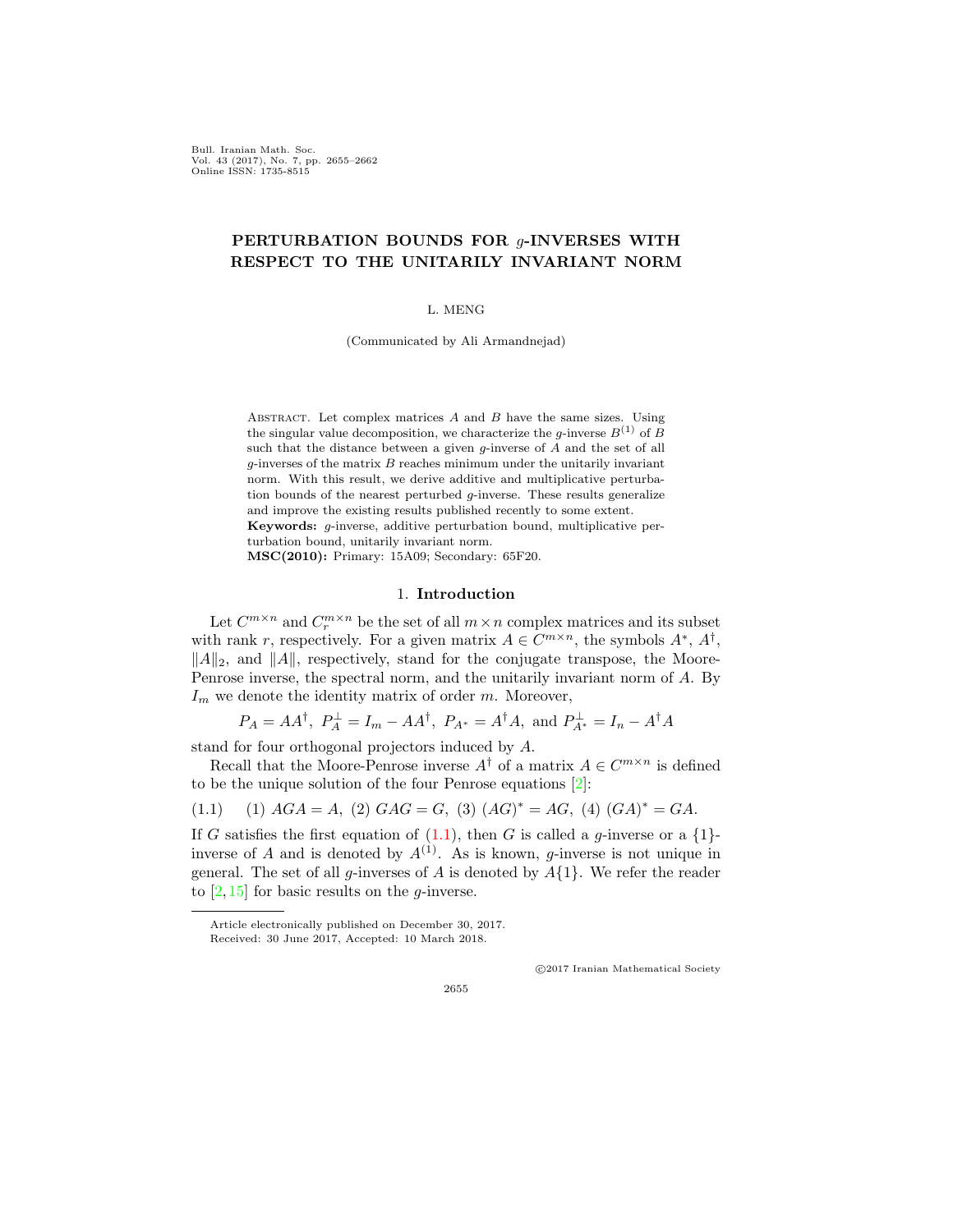The perturbation theory of the Moore-Penrose inverse is a classical topic in matrix analysis and numerical linear algebra. The additive perturbation theory (when *A* is perturbed to  $B = A + E$ , where  $A, E \in C^{m \times n}$ ) of the Moore-Penrose inverse was studied by many authors with respect to different norms, see  $[1, 2, 5, 8, 12-14, 16]$  $[1, 2, 5, 8, 12-14, 16]$  $[1, 2, 5, 8, 12-14, 16]$  $[1, 2, 5, 8, 12-14, 16]$  $[1, 2, 5, 8, 12-14, 16]$  $[1, 2, 5, 8, 12-14, 16]$  $[1, 2, 5, 8, 12-14, 16]$  $[1, 2, 5, 8, 12-14, 16]$  $[1, 2, 5, 8, 12-14, 16]$  $[1, 2, 5, 8, 12-14, 16]$  $[1, 2, 5, 8, 12-14, 16]$  $[1, 2, 5, 8, 12-14, 16]$  $[1, 2, 5, 8, 12-14, 16]$  and the references therein. Lately, there has been an increasing of interest in the multiplicative perturbation theory (*A* is perturbed to  $B = D_1^*AD_2$ , where  $D_1$  and  $D_2$  are, respectively,  $m \times m$  and  $n \times n$  nonsingular matrices) of the Moore-Penrose inverse due, in part, to its application to the error analysis of algorithms that solve structured least squares problem with high relative accuracy, see  $[3-6, 8, 9, 18]$  $[3-6, 8, 9, 18]$  $[3-6, 8, 9, 18]$  $[3-6, 8, 9, 18]$  $[3-6, 8, 9, 18]$  $[3-6, 8, 9, 18]$  $[3-6, 8, 9, 18]$  $[3-6, 8, 9, 18]$ .

As is known, the Moore-Penrose inverse, *{*1*,* 3*}*-inverses, *{*1*,* 2*,* 3*}*-inverses, and the group inverse all belong to *g*-inverses. Owning to the extensive applications in matrix theory and computation [[2](#page-8-0)], *g*-inverses receive lots of consideration. Liu et al. [\[7](#page-8-12)] studied the continuity properties of *g*-inverse under condition of rank invariant perturbations. Wei and Ling [[17\]](#page-8-13) obtained the additive perturbation bounds of *g*-inverse under the spectral and Frobenius norms. Recently, Meng et al. [[10\]](#page-8-14) studied the multiplicative perturbation bounds of *g*inverses with respect to the spectral and Frobenius norms. The spectral norm and the Frobenius norm are special instances of unitarily invariant norms, i.e., norms  $\|\cdot\|$  that satisfy  $\|UXV\| = \|X\|$  for all  $X \in C^{m \times n}$  and unitary matrices  $U \in C^{m \times m}$  and  $V \in C^{n \times n}$ ; see [[11\]](#page-8-15) for a general background of unitarily invariant norms. In this paper, we further undertake the perturbation analysis for *g*-inverses with respect to the unitarily invariant norm.

Given  $A, B \in C^{m \times n}$  and  $A^{(1)} \in A\{1\}$ , we first specify formula of the *g*inverse  $B^{(1)} \in B\{1\}$  singular value decomposition (SVD), such that  $B^{(1)}$  is closest to  $A^{(1)}$  under the unitarily invariant norm. Then we present the additive and multiplicative perturbation bounds for the nearest perturbed *g*-inverse with respect to the unitarily invariant norm. To our knowledge, there is no article yet discussing these problems in the literature.

Before starting our discussion, we list some lemmas which will be used in the sequel.

<span id="page-2-1"></span>**Lemma 1.1** ([\[2](#page-8-0)]). Let  $A \in C_r^{m \times n}$ , then the general expressions of g-inverses *of A can be written as:*

$$
A\{1\} = \{A^{\dagger} + A^{\dagger} A Z (I_m - A A^{\dagger}) + (I_n - A^{\dagger} A) Z : Z \in C^{n \times m}\}.
$$

*Furthermore, let A* = *U*  $\begin{bmatrix} \Sigma_1 & 0 \\ 0 & 0 \end{bmatrix} V^*$  *be the singular value decomposition (SVD)* of *A*, where  $U \in C^{m \times m}$ ,  $V \in C^{n \times n}$  are unitary matrices, and  $\Sigma_1 = diag(\sigma_1, \ldots, \sigma_r)$ . Then the general *g*-inverse of *A* can be expressed as

<span id="page-2-0"></span>(1.2) 
$$
A^{(1)} = V \begin{bmatrix} \Sigma_1^{-1} & K \\ L & M \end{bmatrix} U^*,
$$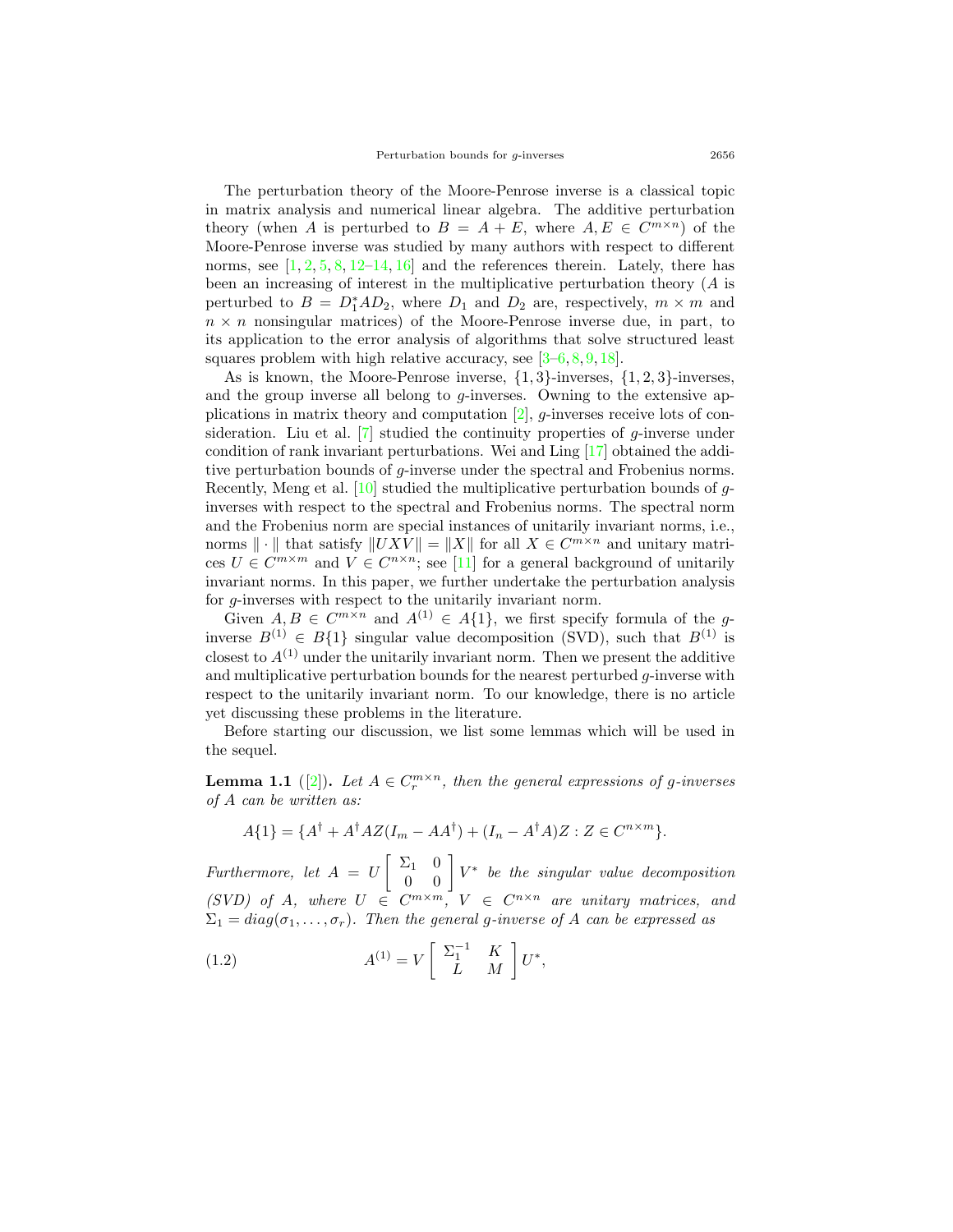2657 Meng

*where K, L and M are arbitrary matrices of appropriate sizes. In particular, the Moore-Penrose inverse is*  $(1.2)$  $(1.2)$  $(1.2)$  *with*  $K = 0$ ,  $L = 0$  *and*  $M = 0$ .

<span id="page-3-3"></span>**Lemma 1.2** ([\[16](#page-8-7)]). *Let*  $A, B = A + E \in C^{m \times n}$ , *then* 

$$
B^{\dagger} - A^{\dagger} = -B^{\dagger} E A^{\dagger} + B^{\dagger} (I_m - A A^{\dagger}) - (I_n - B^{\dagger} B) A^{\dagger}.
$$

<span id="page-3-1"></span>**Lemma 1.3** ([\[10](#page-8-14)]). Let  $A, B \in C^{m \times n}$  and  $B^*A = 0$  or  $A^*B = 0$ . Then

$$
||A|| \leq ||A+B||.
$$

#### 2. **The formula of the nearest** *g***-inverse**

Given  $A, B \in C^{m \times n}$  and  $A^{(1)} \in A\{1\}$ , Wei and Ling [[17,](#page-8-13) Theorems 3.1 and 3.2] proved that

$$
B_m^{(1)} = B^{\dagger} + B^{\dagger} B A^{(1)} (I_m - B B^{\dagger}) + (I_n - B^{\dagger} B) A^{(1)}
$$

is the closest *g*-inverse of *B* to  $A^{(1)}$  under the Frobenius norm and the spectral norm. The following theorem shows that their results still hold when the spectral norm or Frobenius norm is generalized to any unitarily invariant norm.

<span id="page-3-2"></span>**Theorem 2.1.** Let  $A, B \in C^{m \times n}$ . For any given  $A^{(1)} \in A\{1\}$ , there exists a  $matrix B_m^{(1)} \in B\{1\}$  *of the form* 

$$
B_m^{(1)} = B^{\dagger} + B^{\dagger} B A^{(1)} (I_m - B B^{\dagger}) + (I_n - B^{\dagger} B) A^{(1)}
$$

*such that*

<span id="page-3-4"></span>
$$
(2.1) \min_{B^{(1)} \in B\{1\}} \left\| B^{(1)} - A^{(1)} \right\| = \left\| B_m^{(1)} - A^{(1)} \right\| = \left\| B^{\dagger} - B^{\dagger} B A^{(1)} B B^{\dagger} \right\|.
$$

*Proof.* Let  $A \in C_r^{m \times n}$ ,  $B \in C_s^{m \times n}$  respectively have the following SVDs:

<span id="page-3-0"></span>(2.2) 
$$
A = U \begin{bmatrix} \Sigma_1 & 0 \\ 0 & 0 \end{bmatrix} V^* \text{ and } B = \widetilde{U} \begin{bmatrix} \widetilde{\Sigma}_1 & 0 \\ 0 & 0 \end{bmatrix} \widetilde{V}^*,
$$

where  $U = [U_1 \ U_2], \ \tilde{U} = [\tilde{U}_1 \ \tilde{U}_2] \in C^{m \times m}$  and  $V = [V_1 \ V_2], \ \tilde{V} = [\tilde{V}_1 \ \tilde{V}_2] \in$  $C^{n \times n}$  are unitary matrices,  $U_1 \in C^{m \times r}$ ,  $\tilde{U}_1 \in C^{m \times s}$ ,  $V_1 \in C^{n \times r}$ ,  $\tilde{V}_1 \in C^{n \times s}$ ,  $\Sigma_1 = diag(\sigma_1, \ldots, \sigma_r), \ \widetilde{\Sigma}_1 = diag(\widetilde{\sigma}_1, \ldots, \widetilde{\sigma}_s), \ \sigma_1 \geq \cdots \geq \sigma_r > 0 \ \text{and} \ \widetilde{\sigma}_1 \geq$  $\cdots \geq \tilde{\sigma}_s > 0$ . Let  $S = \tilde{U}^*U$  and  $\tilde{T} = \tilde{V}^*V$  have the block form

$$
(2.3) \quad S = \begin{bmatrix} S_{11} & S_{12} \\ S_{21} & S_{22} \end{bmatrix} \in C^{m \times m} \text{ and } T = \begin{bmatrix} T_{11} & T_{12} \\ T_{21} & T_{22} \end{bmatrix} \in C^{n \times n}
$$

with  $S_{11}, T_{11} \in C^{s \times r}$ , then *S* and *T* are unitary matrices.

For the given  $A^{(1)}$ , from Lemma [1.1](#page-2-1) there exist matrices  $K \in C^{r \times (m-r)}$ ,  $L \in C^{(n-r)\times r}$  and  $M \in C^{(n-r)\times(m-r)}$  such that  $A^{(1)} = V \begin{bmatrix} \sum_{1}^{-1} & K \\ L & M \end{bmatrix} U^*.$ Since any  $B^{(1)} \in B\{1\}$  has the form  $B^{(1)} = \tilde{V}$  $\left[\begin{array}{cc} \tilde{\Sigma}_{1}^{-1} & \tilde{K} \\ \end{array}\right]$ *L*e *M*f ]  $\widetilde{U}^*$ , where  $\widetilde{K} \in$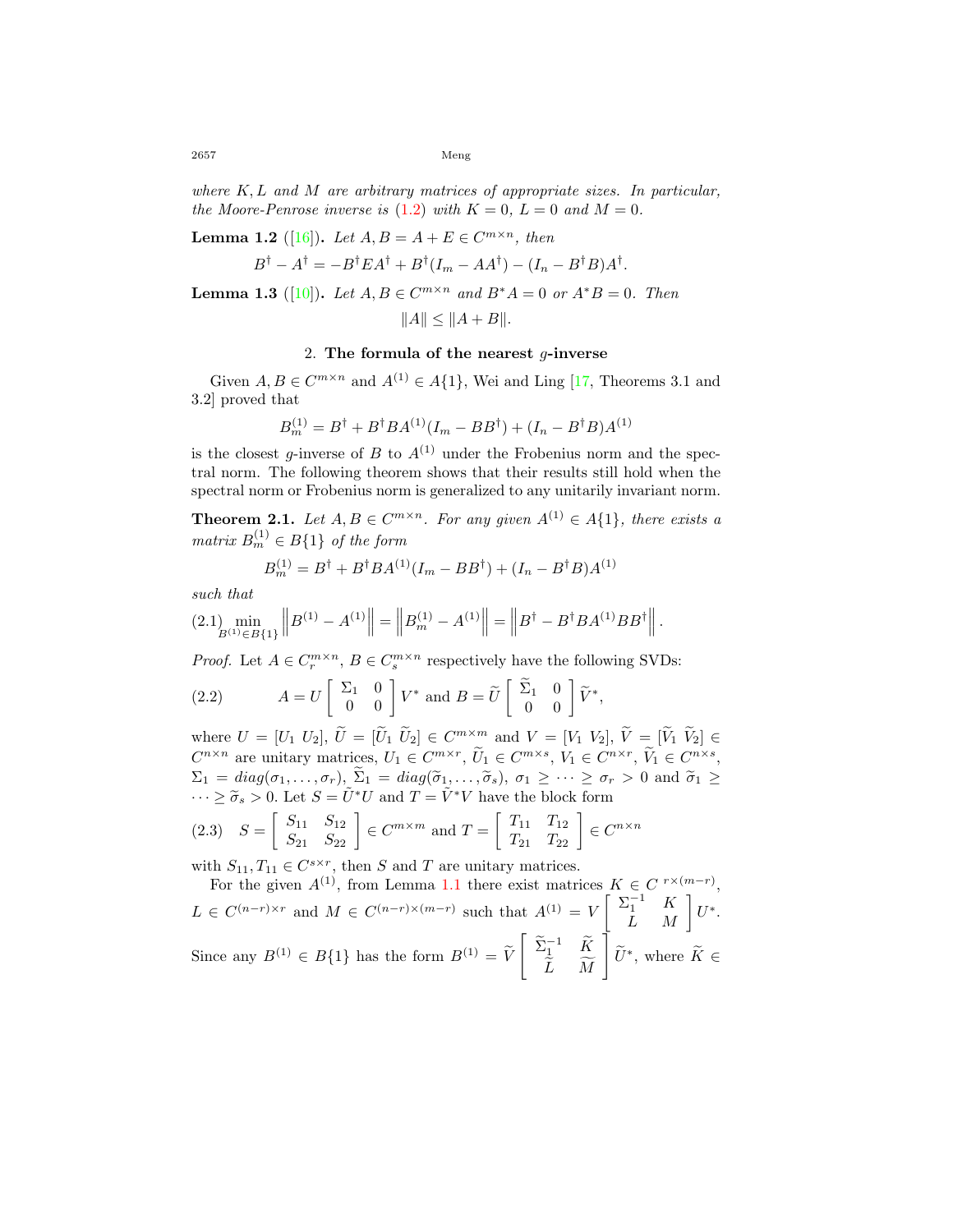$C^{s \times (m-s)}$ ,  $\widetilde{L} \in C^{(n-s) \times s}$  and  $\widetilde{M} \in C^{(n-s) \times (m-s)}$  are arbitrary matrices, we have

<span id="page-4-0"></span>
$$
\|B^{(1)} - A^{(1)}\| = \left\| \begin{bmatrix} \tilde{\Sigma}_{1}^{-1} & \tilde{K} \\ \tilde{L} & \tilde{M} \end{bmatrix} \tilde{U}^{*}U - \tilde{V}^{*}V \begin{bmatrix} \Sigma_{1}^{-1} & K \\ L & M \end{bmatrix} \right\|
$$
  

$$
= \left\| \begin{bmatrix} \tilde{\Sigma}_{1}^{-1}S_{11} + \tilde{K}S_{21} - H_{1} & \tilde{\Sigma}_{1}^{-1}S_{12} + \tilde{K}S_{22} - H_{2} \\ 0 & 0 \end{bmatrix} + \begin{bmatrix} 0 & 0 \\ \tilde{L}S_{11} + \tilde{M}S_{21} - H_{3} & \tilde{L}S_{12} + \tilde{M}S_{22} - H_{4} \end{bmatrix} \right\|,
$$

where  $S_{ij}$  and  $T_{ij}$  are defined by  $(2.2)$  $(2.2)$  $(2.2)$  and

$$
H_1 = T_{11} \Sigma_1^{-1} + T_{12} L, \ H_2 = T_{11} K + T_{12} M,
$$

$$
H_3 = T_{21}\Sigma_1^{-1} + T_{22}L, \ H_4 = T_{21}K + T_{22}M.
$$

Applying Lemma [1.3](#page-3-1) to ([2.4\)](#page-4-0), we obtain

(2.5) 
$$
\begin{aligned}\n\left\| \begin{bmatrix} \tilde{\Sigma}_1^{-1} S_{11} + \tilde{K} S_{21} - H_1 & \tilde{\Sigma}_1^{-1} S_{12} + \tilde{K} S_{22} - H_2 \\ 0 & 0 \end{bmatrix} \right\| \\
\leq \left\| B^{(1)} - A^{(1)} \right\|. \n\end{aligned}
$$

Choosing

$$
\widetilde{L}_m = H_3 S_{11}^* + H_4 S_{12}^*
$$
 and  $\widetilde{M}_m = H_3 S_{21}^* + H_4 S_{22}^*$ ,

it is easy to check that

<span id="page-4-1"></span>(2.6) 
$$
\widetilde{L}_m S_{11} + \widetilde{M}_m S_{21} - H_3 = 0, \ \widetilde{L}_m S_{12} + \widetilde{M}_m S_{22} - H_4 = 0.
$$

Combining  $(2.4)$  $(2.4)$  $(2.4)$ – $(2.6)$ , we get

$$
\min_{B^{(1)} \in B\{1\}} \|B^{(1)} - A^{(1)}\|
$$
\n
$$
= \min_{\widetilde{K} \in C^{s \times (m-s)}} \left\| \begin{bmatrix} \widetilde{\Sigma}_1^{-1} S_{11} + \widetilde{K} S_{21} - H_1 & \widetilde{\Sigma}_1^{-1} S_{12} + \widetilde{K} S_{22} - H_2 \end{bmatrix} \right\|.
$$

Similarly, using the following equality

$$
\begin{bmatrix}\n\widetilde{\Sigma}_{1}^{-1}S_{11} + \widetilde{K}S_{21} - H_{1} & \widetilde{\Sigma}_{1}^{-1}S_{12} + \widetilde{K}S_{22} - H_{2}\n\end{bmatrix}
$$
\n
$$
= \begin{bmatrix}\n\widetilde{\Sigma}_{1}^{-1}S_{11} - H_{1} + \widetilde{K}_{m}S_{21} & \widetilde{\Sigma}_{1}^{-1}S_{12} - H_{2} + \widetilde{K}_{m}S_{22}\n\end{bmatrix}
$$
\n
$$
+ \begin{bmatrix}\n(\widetilde{K} - \widetilde{K}_{m})S_{21} & (\widetilde{K} - \widetilde{K}_{m})S_{22}\n\end{bmatrix}
$$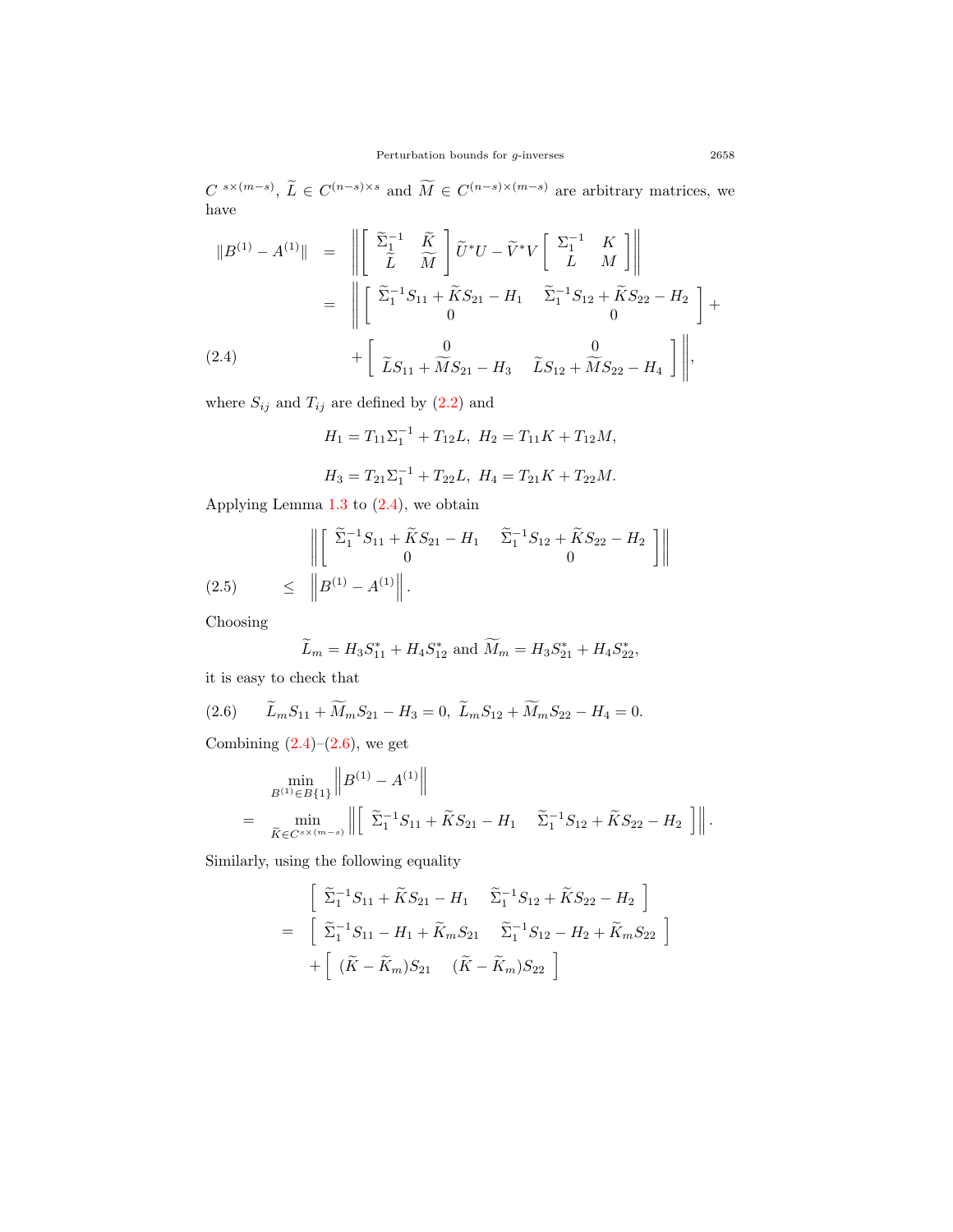2659 Meng

with  $K_m = H_1 S_{21}^* + H_2 S_{22}^*$ , we get

$$
\min_{B^{(1)} \in B\{1\}} \|B^{(1)} - A^{(1)}\| = \|B_m^{(1)} - A^{(1)}\|
$$
\n
$$
= \left\| \begin{bmatrix} \tilde{\Sigma}_1^{-1} S_{11} - H_1 + \tilde{K}_m S_{21} & \tilde{\Sigma}_1^{-1} S_{12} - H_2 + \tilde{K}_m S_{22} \end{bmatrix} \right\|
$$
\n
$$
= \left\| \begin{bmatrix} \tilde{\Sigma}_1^{-1} S_{11} & \tilde{\Sigma}_1^{-1} S_{12} \end{bmatrix} - (H_1 S_{11}^* + H_2 S_{12}^*) \begin{bmatrix} S_{11}^* & S_{12}^* \end{bmatrix} \right\|
$$
\n
$$
= \left\| \begin{bmatrix} \tilde{\Sigma}_1^{-1} & 0 \\ 0 & 0 \end{bmatrix} \tilde{U}^* U - \begin{bmatrix} I_s & 0 \\ 0 & 0 \end{bmatrix} \tilde{V}^* V \begin{bmatrix} \Sigma_1^{-1} & K \\ L & M \end{bmatrix} U^* \tilde{U} \begin{bmatrix} I_s & 0 \\ 0 & 0 \end{bmatrix} \tilde{U}^* U \right\|
$$
\n
$$
= \left\| B^\dagger - B^\dagger B A^{(1)} B B^\dagger \right\|,
$$

where

$$
B_{m}^{(1)} = \widetilde{V} \begin{bmatrix} \widetilde{\Sigma}_{1}^{-1} & \widetilde{K}_{m} \\ \widetilde{L}_{m} & \widetilde{M}_{m} \end{bmatrix} \widetilde{U}^{*}
$$
  
\n
$$
= \widetilde{V} \begin{bmatrix} \widetilde{\Sigma}_{1}^{-1} & 0 \\ 0 & 0 \end{bmatrix} \widetilde{U}^{*} + \widetilde{V} \begin{bmatrix} I_{s} & 0 \\ 0 & 0 \end{bmatrix} \widetilde{V}^{*} V \begin{bmatrix} \Sigma_{1}^{-1} & K \\ L & M \end{bmatrix} U^{*} \widetilde{U} \times
$$
  
\n
$$
\begin{bmatrix} 0 & 0 \\ 0 & I_{m-s} \end{bmatrix} \widetilde{U}^{*} + \widetilde{V} \begin{bmatrix} 0 & 0 \\ 0 & I_{n-s} \end{bmatrix} \widetilde{V}^{*} V \begin{bmatrix} \Sigma_{1}^{-1} & K \\ L & M \end{bmatrix} U^{*} \widetilde{U} \widetilde{U}^{*}
$$
  
\n
$$
= B^{\dagger} + B^{\dagger} B A^{(1)} (I_{m} - BB^{\dagger}) + (I_{n} - B^{\dagger} B) A^{(1)}.
$$

Here the last equality follows from the facts

$$
B^{\dagger} = \widetilde{V} \begin{bmatrix} \widetilde{\Sigma}_1^{-1} & 0 \\ 0 & 0 \end{bmatrix} \widetilde{U}^*, \ B^{\dagger}B = \widetilde{V} \begin{bmatrix} I_s & 0 \\ 0 & 0 \end{bmatrix} \widetilde{V}^*,
$$

$$
I_m - BB^{\dagger} = \widetilde{U} \begin{bmatrix} 0 & 0 \\ 0 & I_{m-s} \end{bmatrix} \widetilde{U}^* \text{ and } I_n - B^{\dagger}B = \widetilde{V} \begin{bmatrix} 0 & 0 \\ 0 & I_{n-s} \end{bmatrix} \widetilde{V}^*.
$$
The proof is completed.

*Remark* 2.2*.* It is worthy to point out that, for any given  $A^{(1)} \in A\{1\}$ , the nearest *g*-inverse is unique under the Frobenius norm. However, the nearest *g*-inverse may not be unique under the other unitarily invariant norms [\[17](#page-8-13)].

### 3. **Perturbation bounds for the nearest** *g***-inverse**

By using the result obtained in the previous section, we can derive the additive and multiplicative perturbation bounds for the nearest *g*-inverse under the unitarily invariant norm. Notice that in the analysis of the previous section, we do not enforce the condition  $rank(B) = rank(A)$ . Liu et al. [\[7](#page-8-12)] proved that, for stable perturbations the condition  $rank(B) = rank(A)$  is necessary. Hence, in this section, we study the additive perturbation bounds for the nearest *g*inverse under the condition  $\text{rank}(B) = \text{rank}(A)$ .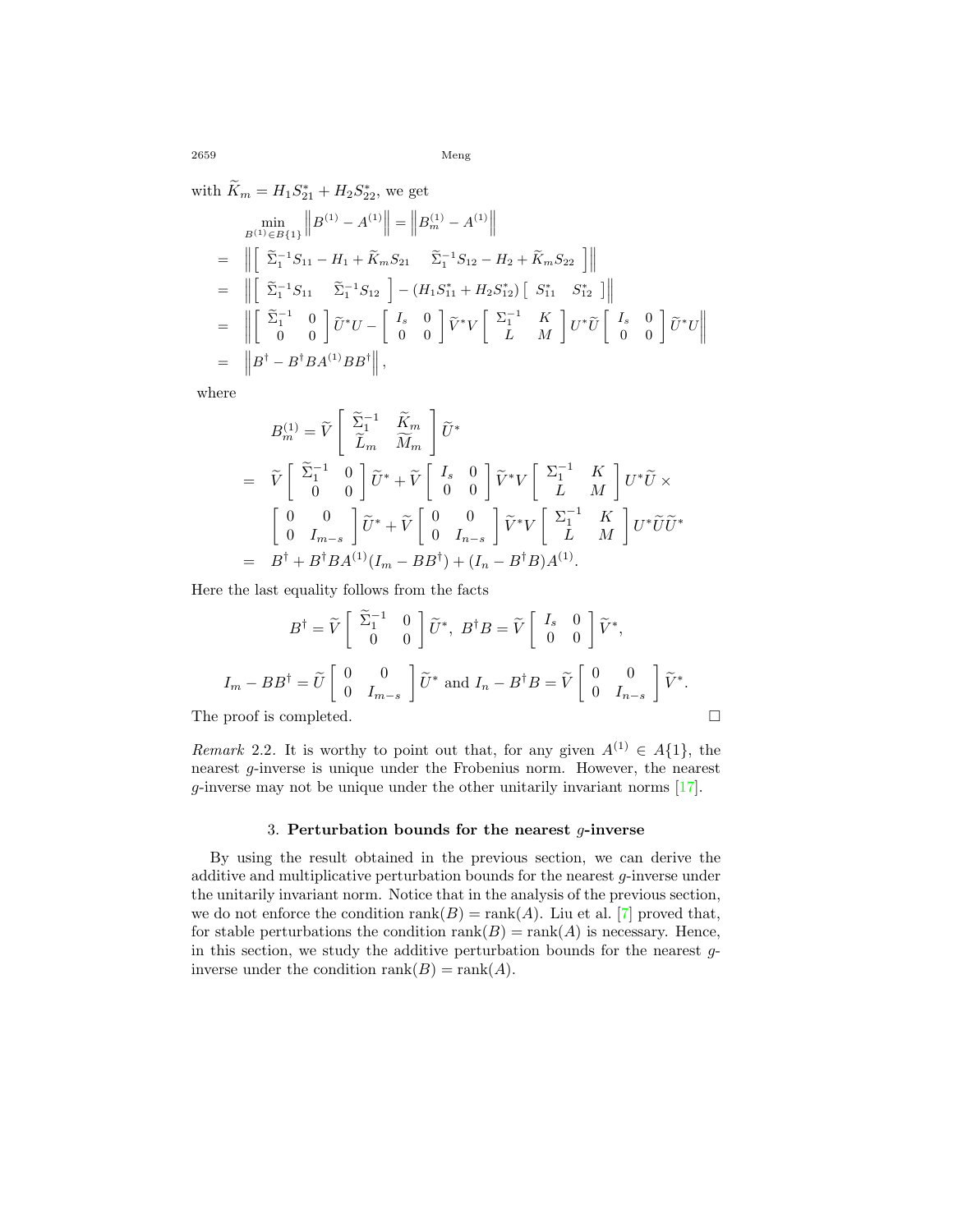<span id="page-6-1"></span>**Theorem 3.1.** Let  $A, B = A + E \in C^{m \times n}$  with  $rank(B) = rank(A)$  and *∣* $|A^{\dagger}$ <sup>*∥*</sup><sub>2</sub> $|E|$ <sup>2</sup> *<* 1*. For any given*  $A^{(1)} \in A$ <sup>{1}</sup> *of the form* 

$$
A^{(1)} = A^{\dagger} + A^{\dagger} A Z (I_m - A A^{\dagger}) + (I_n - A^{\dagger} A) Z, \ Z \in C^{n \times m},
$$

 $let B<sup>(1)</sup><sub>m</sub> be as in Theorem 2.1. Then$  $let B<sup>(1)</sup><sub>m</sub> be as in Theorem 2.1. Then$  $let B<sup>(1)</sup><sub>m</sub> be as in Theorem 2.1. Then$ 

<span id="page-6-0"></span>
$$
||B_m^{(1)} - A^{(1)}|| \le ||A^{\dagger}||_2 (||P_B E||_2 ||A^{\dagger} + (I_n - A^{\dagger} A Z)|| +
$$
  
(3.1) 
$$
||P_A^{\perp} E P_{B^*}||_2 ||A^{\dagger} A Z (I_m - A A^{\dagger})||) + \mathcal{O}(||E||_2 ||E||).
$$

*Proof.* It follows from Lemma [1.2,](#page-3-3) ([2.1](#page-3-4)),  $B^{\dagger} = B^{\dagger}BB^{\dagger}$  and  $B = A + E$ , that

$$
\|B_m^{(1)} - A^{(1)}\| = \|B^{\dagger} - B^{\dagger}BA^{(1)}BB^{\dagger}\| = \|B^{\dagger}B(B^{\dagger} - A^{(1)})BB^{\dagger}\|
$$
  
\n
$$
= \|B^{\dagger}B(-B^{\dagger}EA^{\dagger} + B^{\dagger}(I_m - AA^{\dagger}) - A^{\dagger}AZ(I_m - AA^{\dagger})
$$
  
\n
$$
-(I_n - A^{\dagger}A)Z)BB^{\dagger}\|
$$
  
\n
$$
\leq \|B^{\dagger}EA^{\dagger} + B^{\dagger}E(I_n - A^{\dagger}A)Z\| + \|B^{\dagger}(I_m - AA^{\dagger})EB^{\dagger}\|
$$
  
\n
$$
+ \|A^{\dagger}AZ(I_m - AA^{\dagger})EB^{\dagger}\|
$$
  
\n
$$
\leq \|B^{\dagger}\|_2 \Big(\|P_BE\|_2\|A^{\dagger} + (I_n - A^{\dagger}A)Z\| + \|P_A^{\dagger}EP_{B^*}\|_2\|A^{\dagger}AZ \times
$$
  
\n
$$
(I_m - AA^{\dagger})\|\Big) + \|B^{\dagger}\|_2^3\|E\|_2\|E\|.
$$

Also from the conditions of this theorem, we observe

$$
||B^{\dagger}||_2 \le \frac{||A^{\dagger}||_2}{1 - ||A^{\dagger}||_2||E||_2},
$$

from which the inequality of  $(3.1)$  $(3.1)$  $(3.1)$  follows.  $\Box$ 

*Remark* 3.2*.* The bound [\(3.1\)](#page-6-0) in Theorem [3.1](#page-6-1) is reduced to the bound (4.2) in [[17\]](#page-8-13) when the applied unitarily invariant norm is the spectral norm or Frobenius norm.

<span id="page-6-2"></span>**Theorem 3.3.** Let  $A \in C^{m \times n}$  and  $B = D_1^*AD_2$ , where  $D_1$  and  $D_2$  are re*spectively*  $m \times m$  *and*  $n \times n$  *nonsingular matrices. For any given*  $A^{(1)} \in A\{1\}$ *of the form*

$$
A^{(1)} = A^{\dagger} + A^{\dagger} A Z (I_m - A A^{\dagger}) + (I_n - A^{\dagger} A) Z, \ Z \in C^{n \times m},
$$

*let*  $B_m^{(1)}$  *be as in Theorem* [2.1](#page-3-2)*.* If  $\max{\{\|I_m - D_1\|_2, \|I_n - D_2\|_2\}} < 1$ , then we *have*

$$
||B_m^{(1)} - A^{(1)}|| \le ||I_n - s_1 D_2^{-1}||_2 ||A^{\dagger} + (I_n - A^{\dagger} A)Z||
$$
  
 
$$
+ ||I_m - \overline{s_3} D_1^{-1}||_2 ||A^{\dagger} A Z (I_m - A A^{\dagger})||
$$
  
 
$$
+ \frac{||I_m - \overline{s_1} D_1||_2 + ||I_m - \overline{s_2} D_1^{-1}||_2}{\Phi(D_1, D_2)} ||A^{\dagger}||,
$$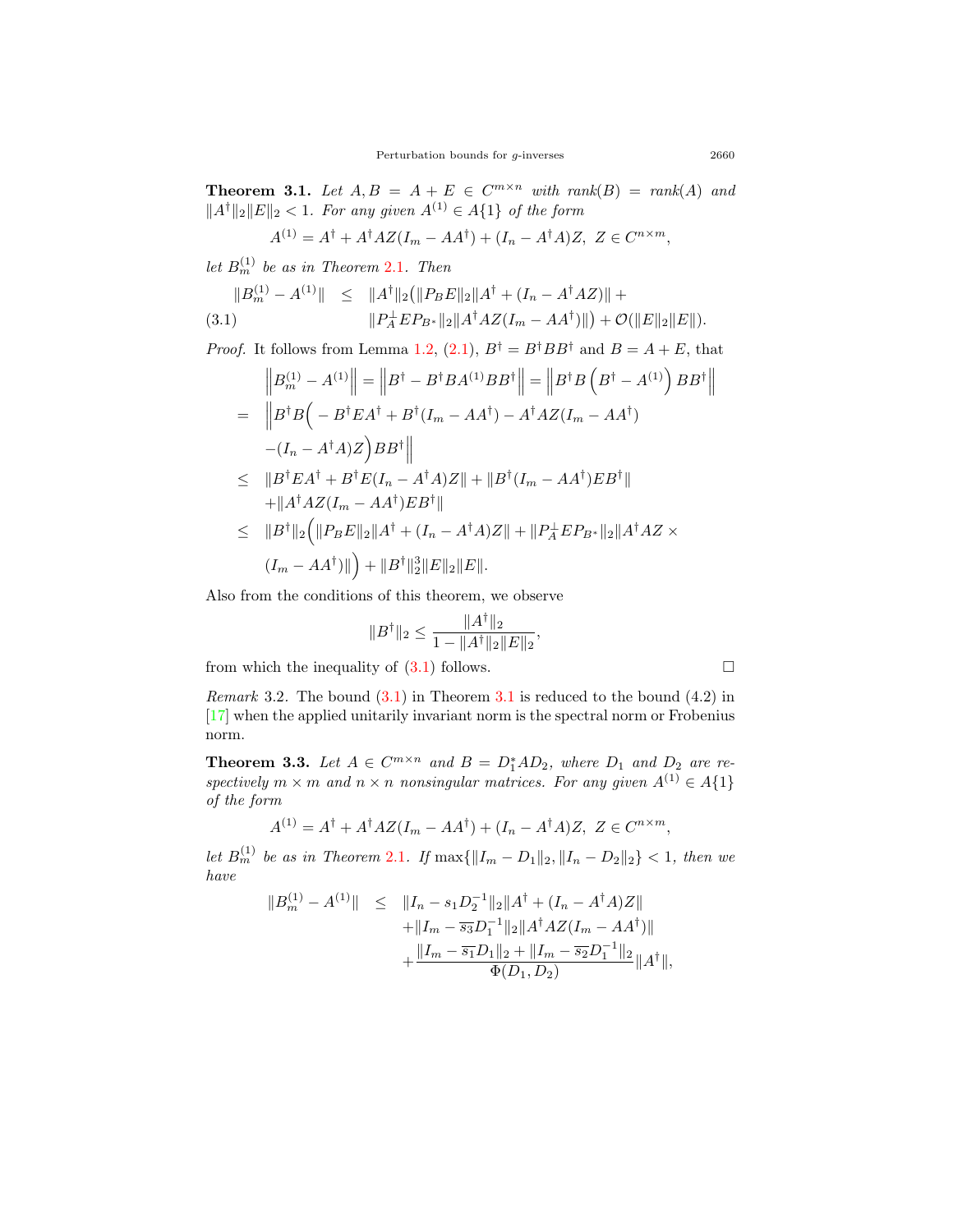2661 Meng

 $where \Phi(D_1, D_2) = (1 - ||I_m - D_1||_2)(1 - ||I_n - D_2||_2)$  *and*  $s_1, s_2, s_3$  *are arbitrary complex numbers.*

*Proof.* Since  $B = D_1^*AD_2$ , we have

<span id="page-7-0"></span>(3.2) 
$$
BD_2^{-1} = D_1^* A \text{ and } D_1^{-*} B = AD_2,
$$

where  $D_1^{-*}$  denotes the inverse of the conjugate transpose of  $D_1$ . It follows from Lemma [1.2](#page-3-3) and  $(3.2)$  $(3.2)$  that for any complex numbers  $s_1, s_2$  and  $s_3$ 

$$
B^{\dagger} - B^{\dagger}BA^{(1)}BB^{\dagger}
$$
  
=  $B^{\dagger}B(B^{\dagger}AA^{\dagger} - B^{\dagger}BA^{\dagger} + B^{\dagger}(I_m - AA^{\dagger}) - A^{\dagger}AZ(I_m - AA^{\dagger})$   
 $-(I_n - A^{\dagger}A)Z$  $BB^{\dagger}$   
=  $B^{\dagger}B(B^{\dagger}(I_m - s_1D_1^*)AA^{\dagger} - B^{\dagger}B(I_n - s_1D_2^{-1})A^{\dagger} + B^{\dagger}(I_m - AA^{\dagger}) \times$   
 $(I_m - s_2D_1^{-*}) - A^{\dagger}AZ(I_m - AA^{\dagger})(I_m - s_3D_1^{-*}) - (I_n - s_1D_2^{-1}) \times$   
 $(I_n - A^{\dagger}A)Z$  $BB^{\dagger}$ .

Now, combining the above equality with  $(2.1)$ , we get

<span id="page-7-1"></span>(3.3)  
\n
$$
||B_m^{(1)} - A^{(1)}|| = ||B^\dagger - B^\dagger B A^{(1)} B B^\dagger||
$$
\n
$$
\leq (||I_m - s_1 D_1^*||_2 + ||I_m - s_2 D_1^{-*}||_2) ||B^\dagger||
$$
\n
$$
+ ||I_n - s_1 D_2^{-1}||_2 ||A^\dagger + (I - A^\dagger A) Z||
$$
\n
$$
+ ||I_m - s_3 D_1^{-*}||_2 ||A^\dagger A Z (I - A A^\dagger)||.
$$

Using ([3.2\)](#page-7-0), it is easy to verify that  $B^{\dagger} = B^{\dagger}BD_2^{-1}A^{\dagger}D_1^{-*}BB^{\dagger}$ . If  $\max\{\|I_m -$ *D*<sub>1</sub>*∥*<sub>2</sub>*, ∥I<sub>n</sub>* − *D*<sub>2</sub> $|$ <sub>2</sub>*}* < 1, then

$$
||B^{\dagger}|| \le ||D_2^{-1}||_2||D_1^{-1}||_2||A^{\dagger}||
$$
  
=  $||(I_n - (I_n - D_2))^{-1}||_2||[I_m - (I_m - D_1)]^{-1}||_2||A^{\dagger}||$   
 $\le \frac{||A^{\dagger}||}{\Phi(D_1, D_2)},$ 

which together with  $(3.3)$  $(3.3)$  complete the proof of this theorem.  $\Box$ 

*Remark* 3.4. Choosing  $s_1 = s_2 = s_3 = 1$ , Theorem [3.3](#page-6-2) is reduced to [\[10](#page-8-14), Theorem 5.1] when the applied unitarily invariant norm is the spectral norm or Frobenius norm.

### **Acknowledgements**

This work was supported by the National Natural Science Foundation of China (Grant No. 11701458) and the Science and Technology Project of Northwest Normal University (No. NWNU-LKQN-16-15).